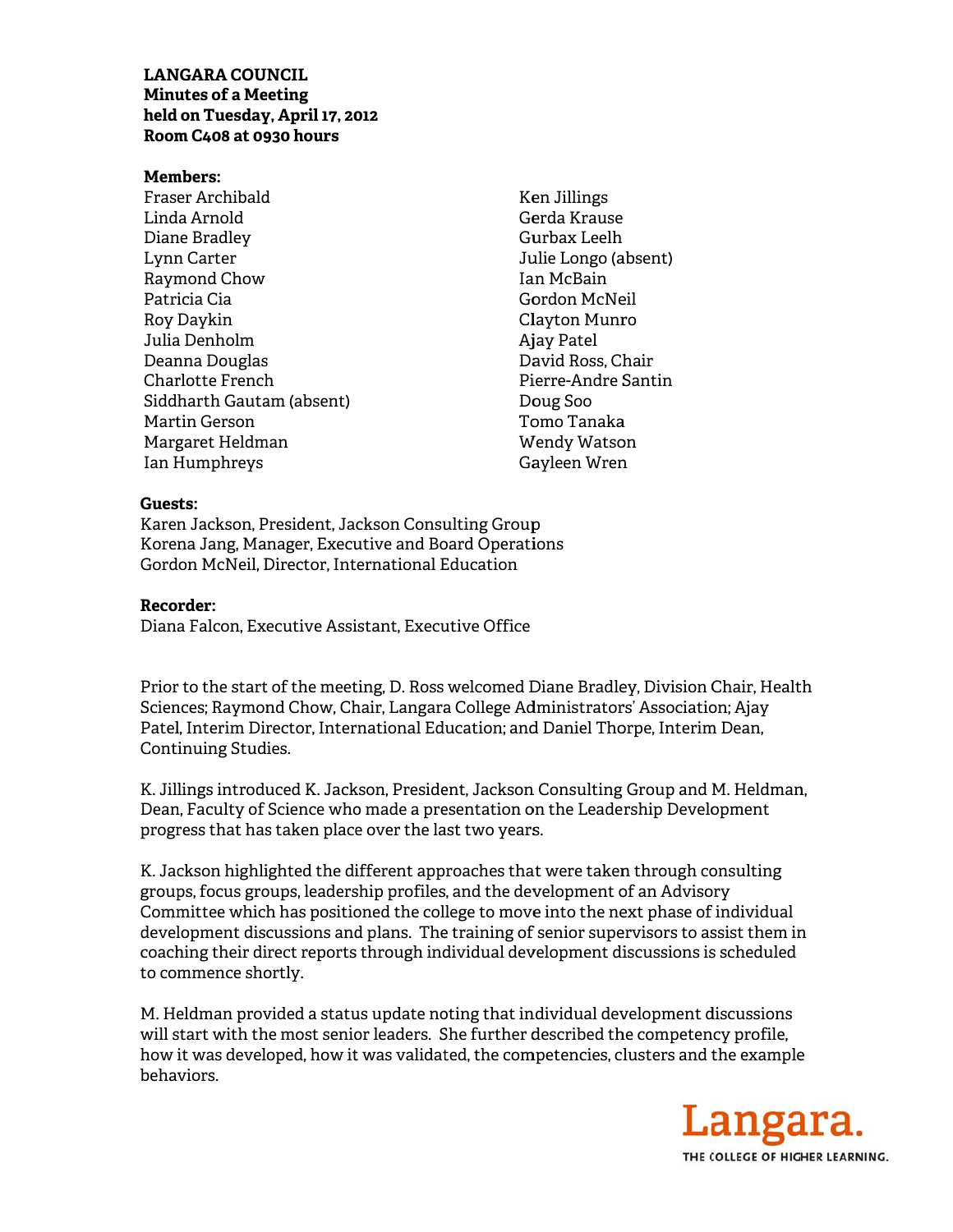#### **Page 2 of 4 Minutes of a Langara Council Meeting held on Tuesday, April 17, 2012**

Members were asked to discuss with one other individual effective ways to use the Leadership Success Profile with their colleagues and teams. The results were discussed as a group and K. Jackson asked for member support in communicating and using the Leadership Success Profile. She noted that Langara Council will receive regular progress updates.

# **1. REVIEW OF AGENDA**

The agenda was approved.

# **2. REVIEW OF MINUTES AND BUSINESS ARISING**

## **a) Draft Minutes of the Meeting held March 13, 2012**

The Minutes of the Meeting held on March 13, 2012 were accepted.

#### **Business Arising**

## **Back to Baseline Project Update**

C. French provided an update on the Back to Baseline project noting that the prerequisites as described in the previous minutes have been addressed and are now in place. She demonstrated how application and registration numbers by program within Arts and Science can now be viewed through the dashboards. She further noted a May/June release will include additions to High School student records from the Ministry grades. An electronic transcript exchange project with BCcampus is scheduled to begin in June and will enable the routing of student transcripts between BC institutions electronically, saving time and money.

# **3. EDUCATION COUNCIL REPORT**

# **a) Education Council Meeting held on March 20, 2012**

G. Krause highlighted the summary report of the Education Council meeting held on March 20, 2012 noting new program proposals; new courses; program changes; and a list of Continuing Studies programs that are offered currently or imminently under service contracts.

There were no items with financial implications.

The Education Council summary report for March 20, 2012 was received for information.

# **4. FOR INFORMATION**

# **a) Employee Recognition Event – April 27, 2012**

D. Ross highlighted the Employee Recognition Event being held on April 27, 2012 beginning at 11:45 a.m. in the student cafeteria. He noted the addition of presentations from employees who have completed Innovation Fund projects or Educational Leaves and will share their successes and challenges.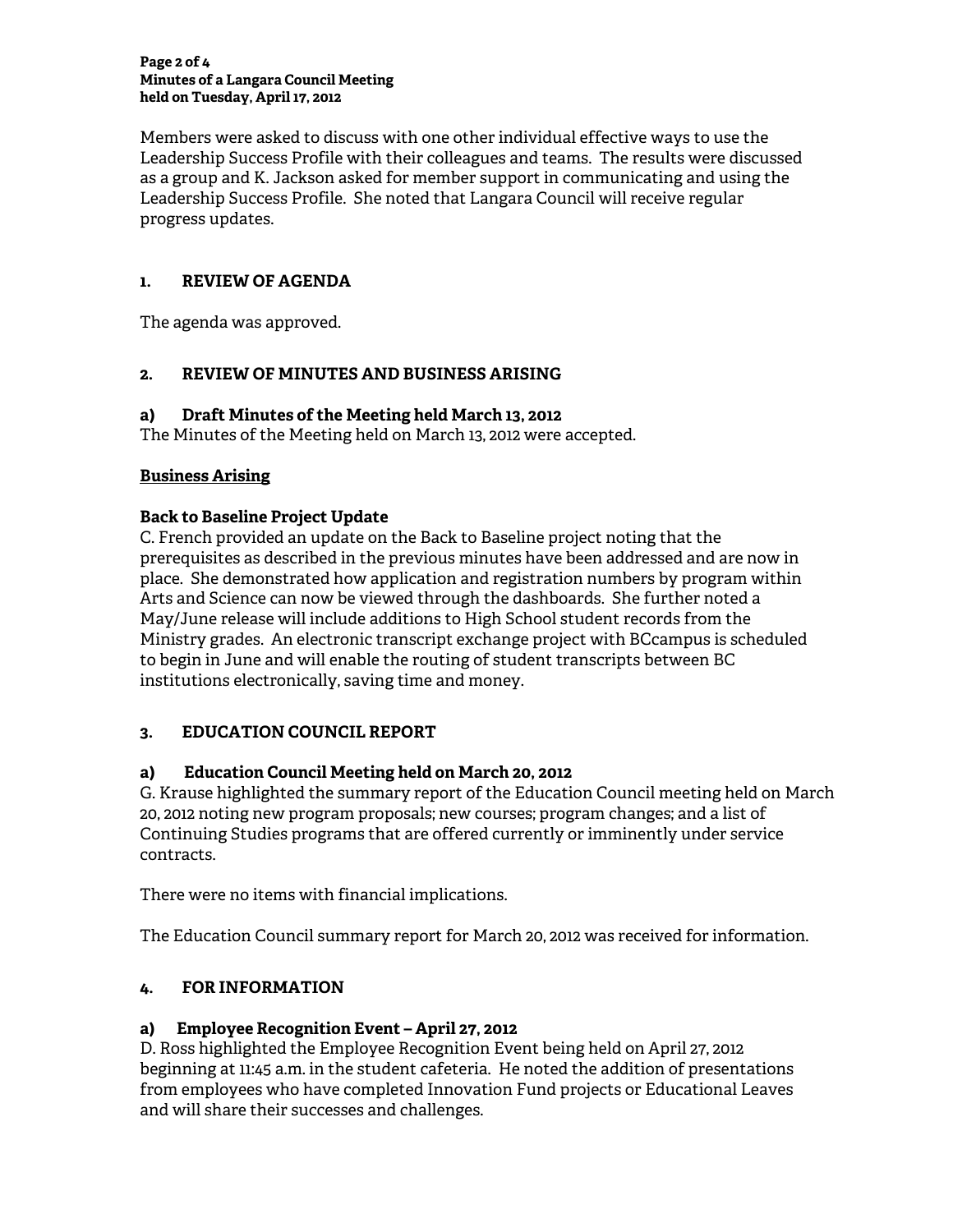## **b) International Enrolment Update**

R. Daykin provided an update on summer International enrolment and noted the following:

- institutions are gradually moving from being government funded to publicly supported organizations;
- revenues must sustain themselves as government funding decreases;
- International Education enrolments need to be maintained to offset budget challenges; and,
- Government expectation numbers are tied to grant and have not been reviewed in some time.

I. Humphreys reported on the activities of the IE Registration Committee in the weeks leading up to and during the summer registration period. The end result has been a significant increase in the number of course credits that international students are enrolled in for the coming summer semester. The number of international students has remained stable but the average number of credits per student has increased. This has resulted in increased revenue.

A number of recommendations from the IE Registration Committee were presented including:

- the exploration of registration for limited enrolment programs;
- begin work to develop a plan for new section offerings in advance of registration to overcome issues identified during current registration period:
	- uptake of spaces in new sections is not big
	- manual offers and registrations are required inefficient
	- difficult to identify instructors at the last minute
- When possible create new sections at times that match high demand
- The registration time schedule has been released for fall registration (June 18 to 29). It is critical that College employees are available during the registration period to monitor and respond in a timely manner.

The following groups and individuals were recognized for their valuable contribution to the process:

- The academic team and individual faculty members
- The Registrar and Enrolment Services
- The International Education Office

In response to a query, I. Humphreys noted that the International Education Registration Committee is comprised of the following:

Teresa Brooks, International Student Coordinator Deanna Douglas, Vice-President, Enrolment Management Charlotte French, Registrar and Director of Enrolment Services Martin Gerson, Vice-President, Academic and Provost Ian Humphreys, Associate Vice-President, Student Development and Marketing Ian McBain, Chair, Social Sciences and Business Division